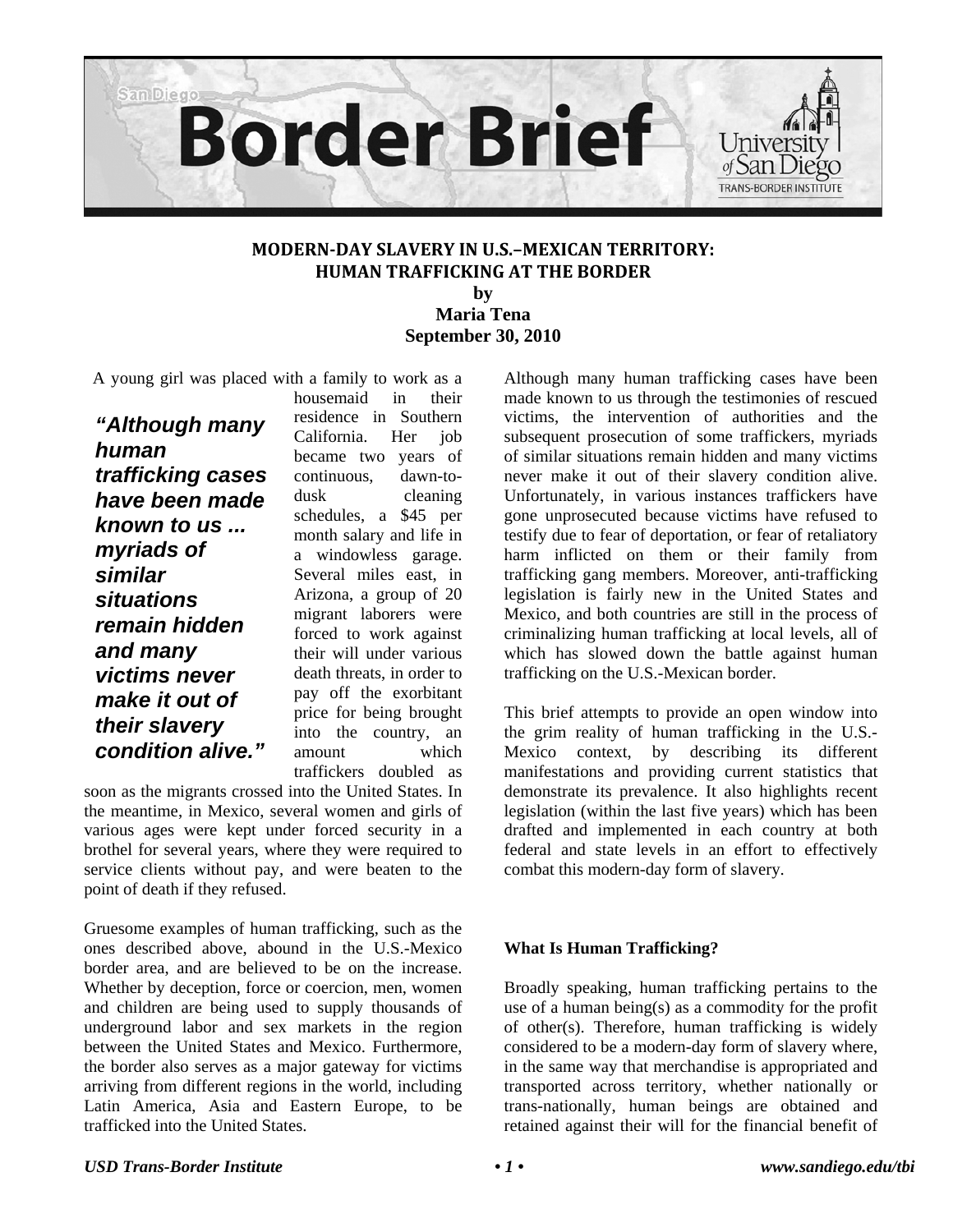## **Modern-day Slavery in U.S.-Mexican Territory: Human Trafficking at the Border**

others. Human trafficking includes the following: forced labor in agriculture, domestic service, construction work, transportation, restaurant services, and sweatshops; commercial sexual exploitation, which involves prostitution, pornography, and sex tourism through various outlets such as massage parlors, friendship clubs, brothels, and beauty parlors; the forced sale of organs; and illegal adoptions (California Alliance to Combat Trafficking and Slavery, 2007, p. 17). Methods used by traffickers to enforce bondage include but are not limited to physical and sexual abuse, confiscation of legal documents, starvation, and psychological manipulation (Office of the Attorney General of Texas, 2008, p. 1).

In the last decade, various definitions of human trafficking have surfaced in legal and governmental spheres due to the broad and increasing scope of actions that make up this dark and secret activity. The United Nations has defined human trafficking as the "recruitment, transportation, transfer, harboring or receipt of persons, by means of the threat or use of force or other forms of coercion, of abduction, of fraud, of deception, of the abuse of power or of a position of vulnerability or of the giving or receiving of payments or benefits to achieve the consent of a person having control over another person, for the purpose of exploitation of the prostitution of others or other forms of exploitation, forced labor or services, slavery or practices similar to slavery, servitude or the removal of organs" (United Nations' Protocol to Prevent, Suppress and Punish Trafficking in Persons, 2003).

And in 2000 the Government of the United States defined trafficking in persons as "sex trafficking in which a commercial sex act is induced by force, fraud, or coercion, or in which the person induced to perform such act has not attained 18 years of age." And "the recruitment, harboring, transportation, provision, or obtaining of a person for labor or services through the use of force, fraud, or coercion for the purpose of involuntary servitude, peonage, debt bondage, or slavery" (Trafficking Victims Protections Act).

When defining human trafficking, it is also important to differentiate between human trafficking and migrant smuggling. The United Nations, in its Antihuman Trafficking Manual for Criminal Justice Practitioners defines the smuggling of migrants as

"the procurement, in order to obtain, directly or indirectly, a financial or other material benefit, of the illegal entry of a person into a State Party of which the person is not a national or a permanent resident."

Thus, human trafficking is always exploitative and the consent of the person "transacted" is irrelevant, while migrant smuggling is commercial in nature, and the person smuggled offers his or her consent. Also, although migrant smuggling is always transnational in nature, it may not necessarily be so for human trafficking. However, smuggling can become human trafficking when smugglers or "coyotes" force the person(s) smuggled to pay additional fees, whether in the form of currency or labor and/or sexual services (U.S. Immigration and Customs Enforcement, 2010).

|--|--|--|

| <b>ACTIVITY</b>  | Human<br>Trafficking                                    | Migrant<br>Smuggling                                         |
|------------------|---------------------------------------------------------|--------------------------------------------------------------|
| <b>PURPOSE</b>   | Exploitative                                            | Commercial                                                   |
| <b>MEANS</b>     | -Violation of<br>Human Rights<br>-Consent<br>Irrelevant | -Not Necessarily<br>Violent or<br>Abusive<br>-Consent Exists |
| <b>TRANSPORT</b> | National/Trans-<br>National                             | <b>Trans-National</b>                                        |

*Adapted from the Florida Coalition against Human Trafficking, with data from The Texas Response to Human Trafficking.* 

# **Human Trafficking in the U.S. and Mexico: Manifestations, Figures and the Border**

The many cases of human trafficking uncovered in North America have exposed the United States as one of the top destinations for victims of human trafficking, and have also revealed Mexico to be a main source and destination country for trafficked persons.

The United States is attractive to traffickers for many reasons, including the country's extensive international borders with Canada to the north and with Mexico to the south, its economic strength and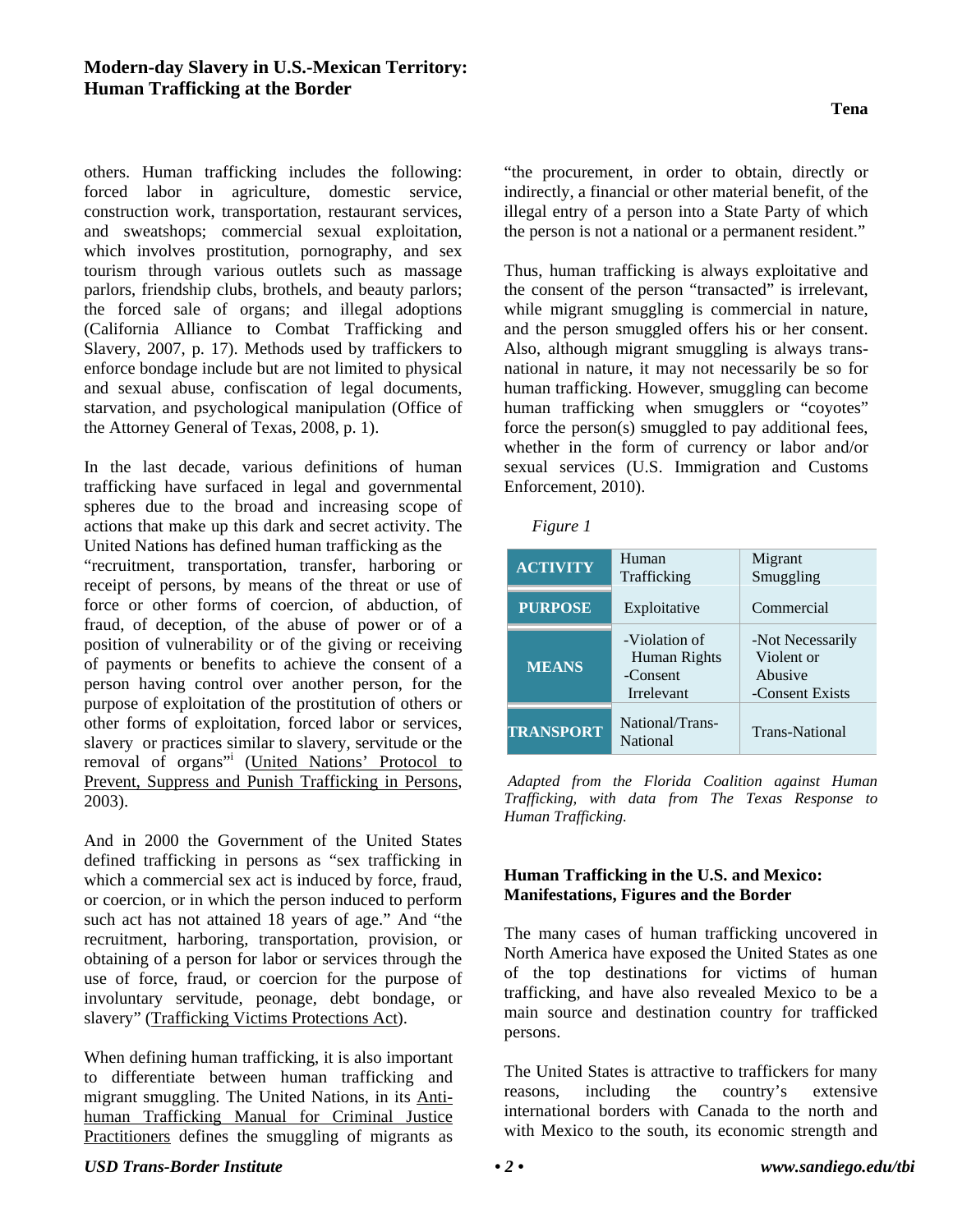rising industries, and its growing immigrant population. In addition, the current global economic recession has resulted in a decrease in labor demand and an increase in the number of desperate men and women ready to take greater risks to find employment. Unfortunately, people who have taken these "risks" such as voluntary physical separation from loved ones and/or their willingness to work illegally in the U.S. have become easy prey for human traffickers. Heightened border enforcement has also led more and more migrants to resort to smugglers - many of whom are traffickers in disguise - rather than crossing on their own, increasing their vulnerability to trafficking networks (Tiano, Ulibarri and Ramos, 2010).

The U.S. Department of State has estimated that between 14,500 and 17,500 people are victims of human trafficking in the United States each year of which 80% are female and 50% are children ( U.S.

Department of State**,** 2009; The Human Trafficking Project, 2010). Furthermore, according to antitrafficking organizations such as the Polaris Project and governmental initiatives such as the Immigration and Customs Enforcement's Operation Predator, more than 20,000 U.S. children are at high risk of being trafficked into the sex industry each year, while 1 in 5 girls and 1 in 10 boys in the United States are sexually exploited before they reach adulthood (U.S. Immigration and Custom Enforcement, 2008; Polaris Project, 2010). Recent governmental research has also revealed that the primary purpose behind human trafficking cases in the United States is sexual, followed by forced labor. Indeed, during Fiscal Year 2008, of the 40 cases of human trafficking investigated by the U.S. Government, 27 involved commercial sexual exploitation and 13 involved forced labor (U.S. Department of State, 2009).

Mexico is not only a top destination country for human trafficking victims, as is the U.S., but it is also fertile ground for the supply and movement of trafficked persons. Indeed, while some victims remain enslaved in Mexican territory, others transit through the country on their way to the United States, Canada, or Western Europe (Finckenauer and Schrock, 2000). In both cases, the main purposes that drive traffickers to enslave and exploit their victims are forced labor and commercial sexual exploitation. In most cases, victims will become deceived by traffickers' promises of financially secure jobs and, due to the persistently

unstable Mexican economy and the high levels of unemployment, they unknowingly or knowingly agree to illegal work schemes, both in their country and across the border (Tiano, Ulibarri and Ramos, 2010). It is estimated that between 20,000 and 50,000 people become victims of human trafficking in Mexico every year, and, according to Mexico's National Institute of Migration, 68% of trafficked victims are females and 32% are males (American Bar Association, 2005; A favor de las victimas de trata de personas, 2010). Official Children Protection data has indicated that 42% of Mexico's trafficked population is made up of adults, and 58% consists of minors (Office of Governor Arnold Schwarzenegger, 2008).

Women and children, along with indigenous people and undocumented migrants are considered the most vulnerable parties to human trafficking in Mexico. For the most part, local victims are women and children who are lured from impoverished rural areas into urban centers with false promises of better employment, and then subsequently enslaved in commercial sex operations. Men and boys from Southern Mexico are also taken to Northern Mexico where they become enslaved in labor and are commercially exploited. On the other hand, the majority of foreign victims who are exploited for commercial sex in Mexico come from Central America, specifically from El Salvador, Guatemala and Honduras. Central American victims are commonly trafficked for labor purposes into Southern Mexico, while victims coming from the Caribbean, Europe and Asia are also trafficked into Mexico for labor exploitation (U.S. Department of State, 2009).

|                                                                                    | U.S.A                                            | <b>MEXICO</b>                                       |
|------------------------------------------------------------------------------------|--------------------------------------------------|-----------------------------------------------------|
| % Of Trafficked<br>Population/Year<br>% Of Trafficked<br>Males and<br>Females/Year | 14,500-17,500<br>20% Males<br>and 80%<br>Females | $20,000-$<br>50,000<br>32% Males and<br>68% Females |
| % Of Trafficked<br>Children/Year                                                   | 50% Minors                                       | 58% Minors                                          |

*Adapted from data provided by 2009 Trafficking in Persons Report, U.S. Department of State, Mexico's National Institute of Migration and the Comisión Especial de Lucha contra la Trata de Personas.* 

*Figure 2*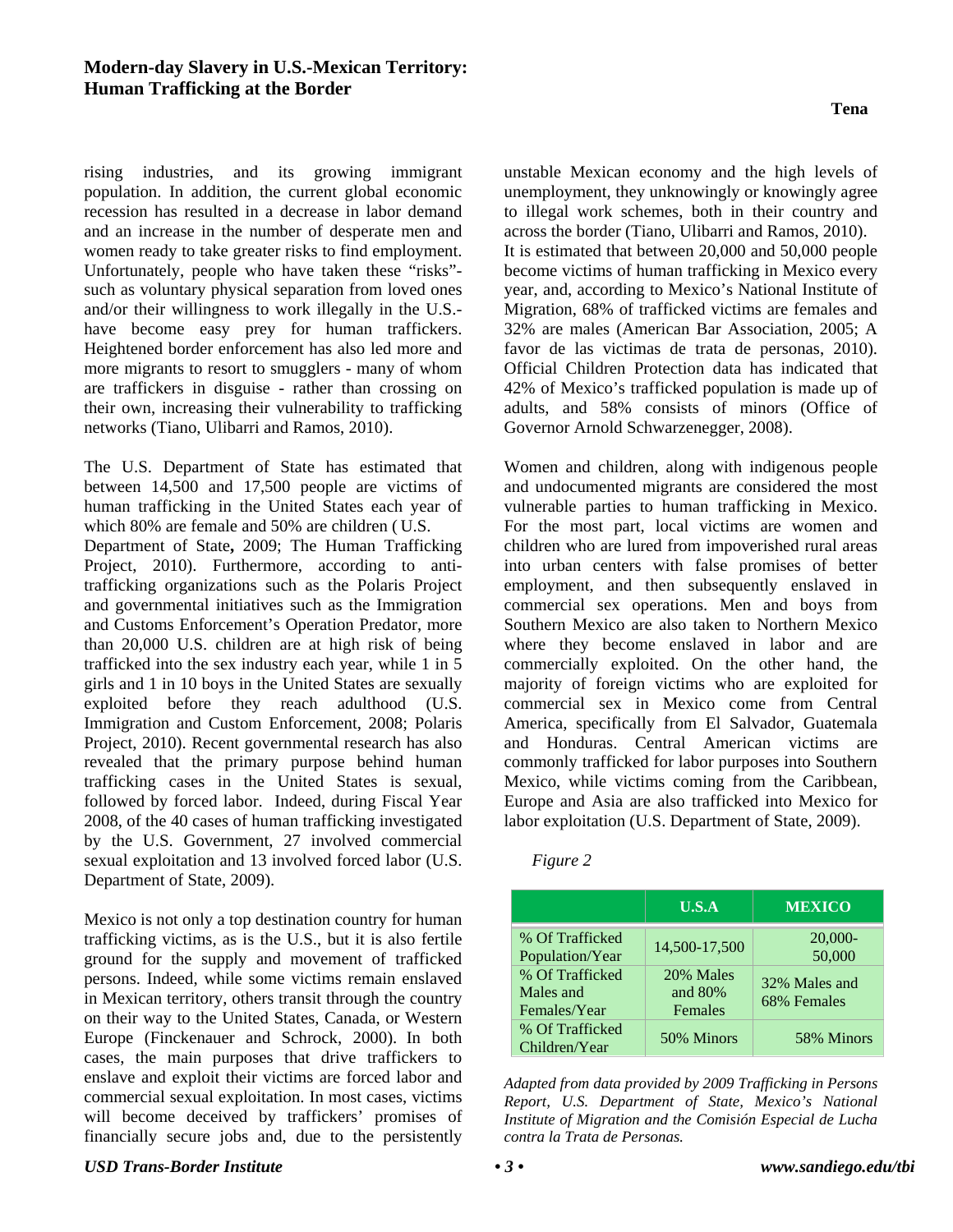## **Federal and State Legal Efforts to Combat Human Trafficking in the United States**

In 2000 the Government of the United States of America enacted the Trafficking Victims Protection Act (TVPA), which makes human trafficking a federal crime, establishes resources to combat human trafficking and issues measures for the protection of victims, which include eligibility for certain services and benefits regardless of immigration status (crisis counseling, mental health assistance, shelter), and available interpreting and translation services (United States Department of Justice, 2008).

*"The U.S. Department of State has estimated that between 14,500 and 17,500 people are victims of human trafficking in the United States each year, of which 80% are female and 50% are children."* 

In order to meet the increasing challenges posed by human trafficking, the TVPA was amended with the Trafficking Victims Prevention Reauthorization Act of 2003 (TVPRA), which includes new legal resources against trafficking, such as allowing victims to bring civil law suits against traffickers (California Alliance to Combat Trafficking and Slavery, 2007, p. 19). Two years later another amendment followed, the Trafficking Victims

Prevention Reauthorization Act of 2005 (TVPRA), which gives jurisdiction to U.S. courts over Governmental employees who become involved in human trafficking abroad. This amendment also provides new anti-trafficking measures such as developing grant programs directed towards aiding state and local law enforcement anti-trafficking initiatives, and expanding assistance programs to aid victims who are U.S. citizens or resident aliens (Northeastern University, 2009).

The most recent federal amendment is The William Wilberforce Trafficking Victims Protection Reauthorization Act of 2008, which establishes new provisions to aid domestic trafficking victims, and new

measures such as making it unnecessary for prosecutors to prove the trafficker knew the victim was a minor and requiring them to, instead, demonstrate that the accused had a "reasonable opportunity to observe" the victim. This new law also requires that all types of pimping and pandering be criminalized, and that the President develop a system to monitor federal anti-trafficking programs (Northeastern University, 2010).

Since the passing of these laws by the U.S. Government, the number of investigations and prosecutions has increased. For instance, between 2000 and 2005, out of 555 suspects of human trafficking, 146 suspects were charged and prosecuted for criminal behavior (California Alliance to Combat Trafficking and Slavery, 2007), whereas in fiscal year 2008 alone the U.S. Government realized 183 investigations, 82 prosecutions, and 77 convictions. Regarding the trafficking of children for sexual purposes, 2008 ended with 486 arrests, 148 state and federal convictions, and the recovery of 245 children (U.S. Department of State, 2009).

At present, 42 states have passed criminal statutes to combat human trafficking, with the remaining eight states - Alabama, Hawaii, Ohio, South Dakota, Vermont, Virginia, West Virginia and Wyoming - yet to enact anti-trafficking legislation (U.S. Department of State, 2009; Center for Women Policy Studies, 2010).

## *Anti-Trafficking Legislation in California:*

In 2006 AB 22 took effect. This law establishes trafficking in California as a felony crime punishable by a maximum of eight years in state prison. It also makes victim restitution mandatory, enables victims to bring civil action against traffickers, and establishes measures to ensure confidentiality and protect information. In addition, this law directs the Attorney General to give priority to human trafficking over other crimes (California Alliance to Combat Trafficking and Slavery, 2007).

In 2006 California also established SB 1569, which enables temporary immediate assistance to victims while they wait to be federally certified as victims of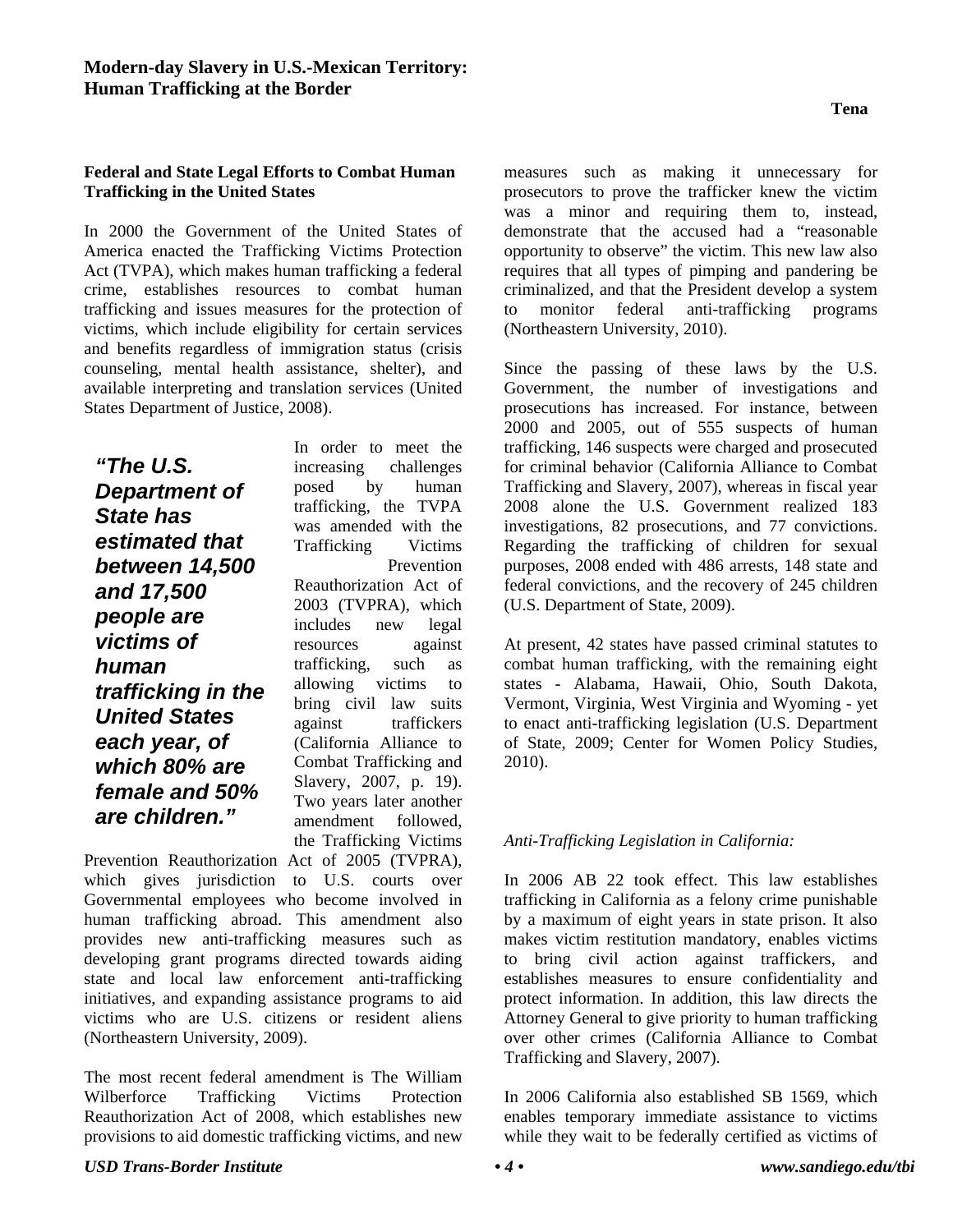human trafficking (which allows them to receive federal benefits, and which can take up to two years). California was the first state in the country to pass such a law (California Alliance to Combat Trafficking and Slavery, 2007).

AB 1278 came into effect in 2008, and makes void any labor contract provision whereby wages are withdrawn to compensate for the movement of a prospective employee into the United States. Also in the same year California enacted AB 2810 which establishes a series of indicators to identify cases of human trafficking, and requires law enforcement agencies to determine whether victims of other crimes could also be victims of human trafficking at the same time (Center for Women Policy Studies, 2010).

In 2009 California enacted AB 17 which mandates, among other stipulations, that money or fines from cases of trafficking of minors for sexual purposes be placed in the Victim-Witness Assistance Fund (Center for Women Policy Studies, 2010).

*Anti-Trafficking Legislation in Arizona:* 

In 2005 SB 1372 established the following acts as felonies: sex trafficking of a minor and attempted sex trafficking of a minor, which constitute first degree felonies (from 25 years up to life in prison); sex trafficking and human trafficking for forced labor or services, which constitute class 2 felonies (5 years in prison); and unlawfully obtaining labor or services, which are level 4 felonies (2.5 years in prison) (Phillips and Associates Law Firm, 2010). Also, this bill requires the Court to mandate restitution (Center for Women Policy Studies, 2010).

In 2009 an amendment to SB 1281 was enacted, broadening the definition of human trafficking to include any "sexually explicit performance" resulting from deception, force, or coercion. Knowledge that the victim will engage in prostitution or sexually-explicit acts is also classified as an offense under this bill. Furthermore, the bill expands the definition of coercion, and adds a series of activities to the definition of forced labor, such as withholding a person's documents, or intimidating with financial harm or threats (Center for Women Policy Studies, 2010).

## *Anti-Trafficking Legislation in New Mexico:*

In 2008 New Mexico passed SB 71 which makes human trafficking a felony of the third degree (punishable by 3 years in prison), a second degree felony (punishable by up to 9 years in prison) in cases when trafficking victims are under the age of 16, and a first degree felony (punishable by up to 18 years in prison) if the victim is under 13 years of age. This bill also criminalizes knowingly benefiting from human trafficking, establishes that a victim may not be charged as an accessory to the crime of trafficking in persons, mandates victim restitution, and qualifies victims to receive aid and services from the state regardless of their migratory status (Center for Women Policy Studies, 2010).

# *Anti-Trafficking Legislation in Texas:*

In 2003 Texas enacted HB 2096, which defines human trafficking and establishes it as a second degree felony (punishable by 2 to 20 years in prison) with the option of becoming a first degree felony (punishable by 5 to 99 years in prison) if the victim is younger than 14 years old, and/or if the trafficked person dies as a result of the trafficking act. This law also directs local enforcement agencies to address and investigate potential cases of human trafficking.

In 2007 SB 1288, SB 1287, and HB 1121 were passed by the Texas Legislature with the intent of strengthening the fight against human trafficking and facilitating state level prosecution. Specifically, SB 1288 requires hotel/motel and similar lodging establishments to display information concerning human trafficking, such as an information and victim assistance toll-free telephone number. SB 1287 requires that holders of licenses to sell alcoholic beverages also post information about the crime of human trafficking along with the national human trafficking hotline number (Center for Women Policy Studies, 2010). Among other stipulations, HB 1121 amends the definitions of "forced labor or services"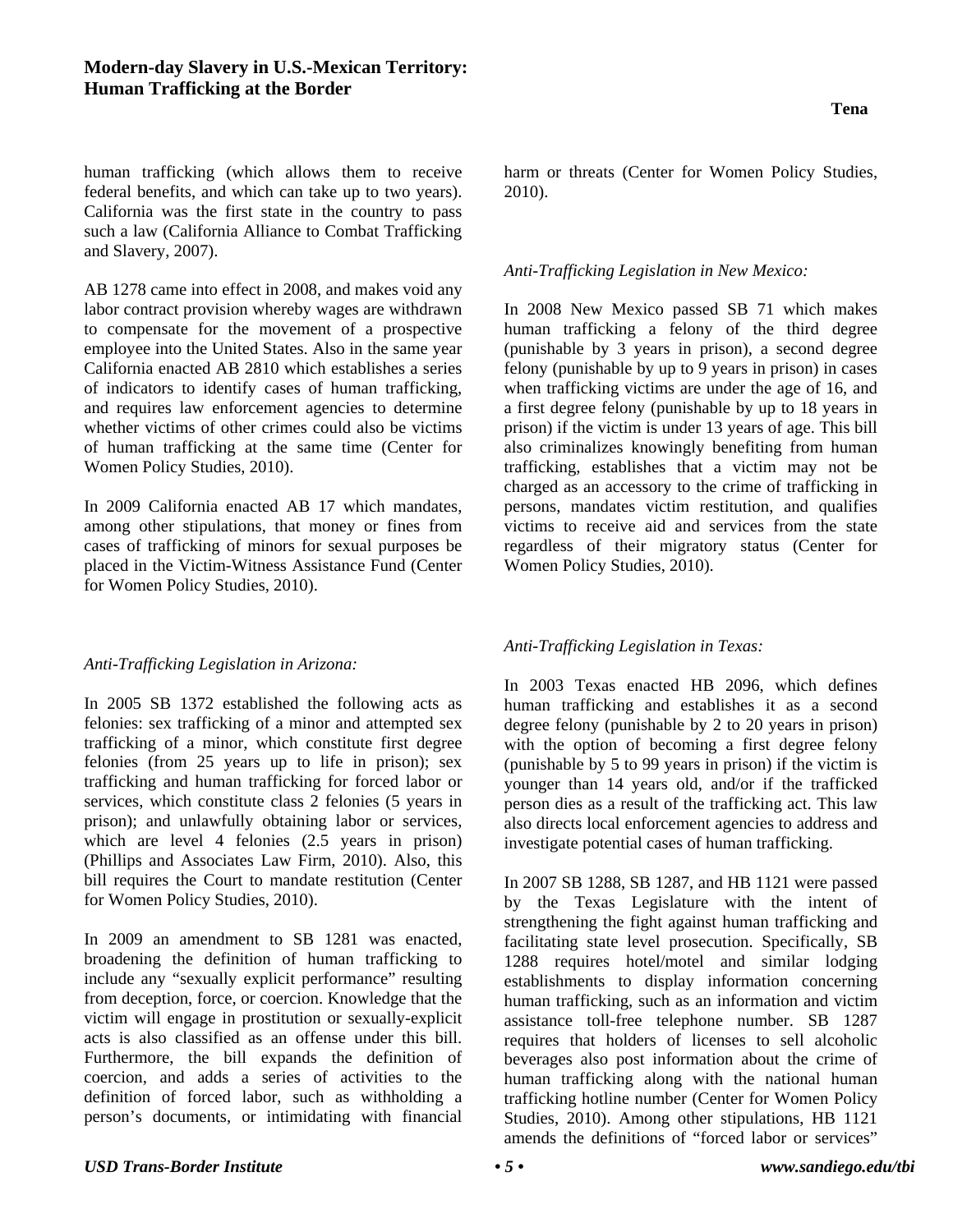and "traffic" in Texas' Penal Code (Center for Women Policy Studies, 2010).

In 2009 HB 533 took effect, enabling victims of human trafficking to bring civil action against the perpetrator. The bill also allows victims to sue for damages, court costs, and attorney services (Center for Women Policy Studies, 2009).

In 2009 Governor Rick Perry signed HB 4009, which establishes the development of a taskforce to enact policies and measures, including issuing reports on the number of human trafficking victims and convictions, transit routes used by traffickers to move their victims, and demand patterns for human trafficking in Texas (Polaris Project, 2009).

In addition to the federal and state legal measures enacted in the United States to fight against human trafficking, several inter-agencies, involving various government agencies, have surfaced in the last ten years to address the rapidly growing number of human trafficking cases in the country. One such inter-agency is The Human Smuggling and Trafficking Center, which was created in 2004 and which collects intelligence and develops strategic assessments, refers such information to pertinent organizations or agencies within the organization, and implements antitrafficking initiatives (U.S. Department of State, 2009). On a state level, cooperation between the federal government, state governments and civil society has taken the form of regional task forces, such as the Los Angeles Metropolitan Area Task Force on Human Trafficking, which was formed to advance victim identification and rescue tactics, prosecute traffickers, and assist victims. The Task Force comprises the United States Attorney General's Office, the Coalition to Abolish Slavery and Trafficking (CAST), the Legal Aid Foundation of Los Angeles (LAFLA), the Federal Bureau of Investigation, the Los Angeles Police Department, and the United States Department of Labor's Office of Inspector General (Department of Justice, 2005).

The Arizona League to End Regional Trafficking (ALERT) is another example of a regional task force which seeks to educate the public on the realities of human trafficking, provide aid to victims of human trafficking through various services (medical care,

legal assistance, language interpretation, food and shelter), and establish an anti-trafficking network throughout the state. ALERT is a coalition of partnerships with law enforcement agencies, faithbased organizations, such as Catholic Charities, nonprofit organizations, Arizona's Attorney General's Office, and concerned citizens (Arizona League to End Regional Trafficking, 2009).

## **Federal and State Legal Efforts to Combat Human Trafficking in Mexico**

Although the United Nations' Global Report on Trafficking in Persons (2009) has placed Mexico among the countries where sexual exploitation and forced labor is criminalized, the latest research conducted by the U.S. Department of State (Trafficking in Persons' Report, 2009), places Mexico as a tier 2 country, signifying that the Mexican Government has not entirely met the minimum standards in eradicating Human Trafficking (as established in the Trafficking Victims Protection Act). However, this same report mentions Mexico's current "significant efforts to bring (it) self into compliance with those standards" (U.S. Department of State, 2009).

Human trafficking in Mexico falls under federal jurisdiction when cases involve at least three individuals, when the act of trafficking has been repeated, or when the crime is of international dimensions. All other cases of human trafficking fall under state jurisdiction.

In 2007 the Mexican Congress passed the Law to Prevent and Penalize Trafficking in Persons, which establishes that all forms of trafficking, as stated in Article 3 of the UN's Protocol to Suppress and Prevent Human Trafficking, constitute crimes. Specifically, human trafficking can be punishable by 6 to 12 years in prison, and by 9 to 18 years if the victim is a minor or a mentally disabled person. Penalties are to increase by one half when the person prosecuted is a public official (U.S. Department of State, 2009). This law also aids victims by creating a federal commission led by the Ministry of Interior, which has authority to request funds and put the new law into practice, and by developing a national program directed towards preventing human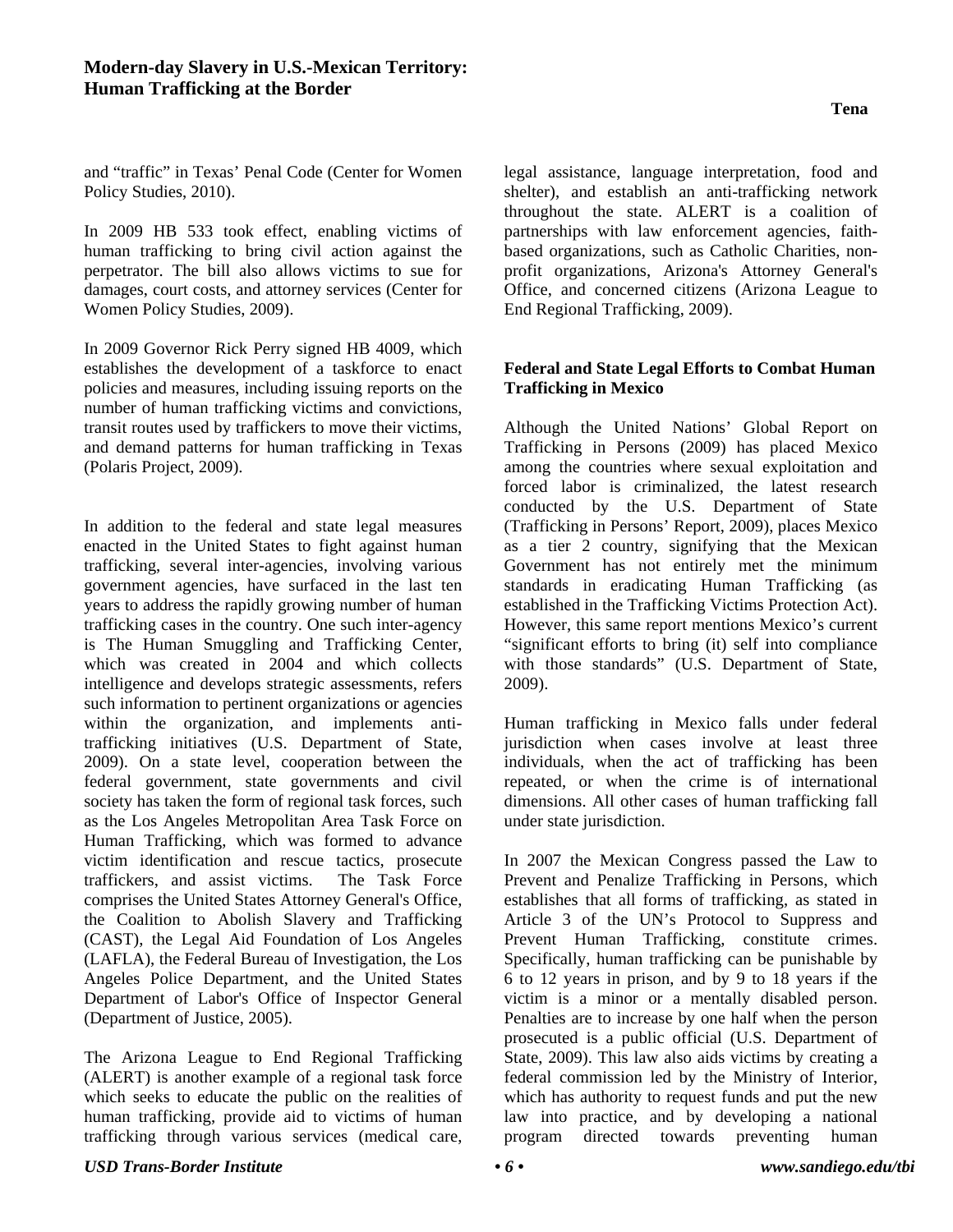**Tena** 

trafficking (United Nations Office on Drugs and Crime, 2009, p. 134).

In 2009, the Mexican Government enacted a series of accompanying regulations to the Law to Prevent and Penalize Trafficking in Persons which included guiding principles concerning the application of this law, and specifically mandated that the national antitrafficking program be published by May 2010 (American Bar Association, 2005).

However, despite current legislation, several shortcomings in Mexico's efforts to address human trafficking have been identified. For instance, victims are required to press charges against traffickers before they are considered actual victims of human trafficking; until such time they are ineligible to receive aid and assistance (U.S. Department of State, 2009). Regrettably, this condition discourages victims from identifying captors or reporting abuses, due to fear of retaliatory action inflicted on them or their family members by trafficking gangs. Also, the 2009 regulations to the Law to Prevent and Penalize Trafficking in Persons fail to address the right of foreign victims to request refugee status within Mexico, do not address and implement systems to identify and protect foreign children, and exclude NGOs from the Interior Ministry commission mentioned above (American Bar Association, 2005).

Although no prosecutions or convictions of human trafficking were reported in 2008, the Mexican Government has made significant progress in the effective prevention and prosecution of human trafficking, with 24 open investigations recorded in the same year (11 involving forced labor and 13 involving commercial sexual exploitation) (U.S. Department of State, 2009). Since then, the National Migration Institute has identified 106 possible victims of human trafficking within the country, as reported by the Comisión Especial de Lucha contra la Trata de Personas (Special Commission against Human Trafficking) in February 2010. Although the Commission did not provide specific information concerning investigation and/or prosecution efforts regarding these victims, the National Migration Institute did identify 57% to be victims of labor exploitation, and 38% to be victims of sexual exploitation, with one case of organ extraction (A favor de las victimas de trata de personas, 2010).

At present, 22 out of Mexico's 31 states have enacted laws or reforms that criminalize some or all forms of human trafficking. However, only 5 of these Mexican states, namely Guerrero, Zacatecas, Sonora, Chihuahua, and the State of Mexico, have adopted complete anti-trafficking laws in accordance with the definition of human trafficking as stated in the UN Trafficking Protocol; 14 other states have enacted anti-trafficking laws which only address the element of prostitution involved in the trafficking of persons, and thus are not fully in line with the UN's Protocol; and 4 states have adopted reforms to their penal codes concerning human trafficking; the implementation of such reforms is still pending (United Nations Office on Drugs and Crime, 2009, p.134).

Among the six Mexican states on the U.S.-Mexican border, only Baja California, Sonora, Chihuahua and Coahuila, have criminalized human trafficking in accordance with the U.N. Protocol. Specifically, Chihuahua's anti-trafficking legislation makes consent irrelevant when any of the types of trafficking are present. As of March of 2010, neither Tamaulipas nor Nuevo León had made mention of the crime of human trafficking in their penal codes. However, officials in Nuevo León were reportedly working on drafting anti-trafficking legislation to address the annual 2,000 human trafficking cases in their state (Informador.com.mx, 2010).

In Mexico, the principal federal initiatives to battle human trafficking include the Federal Special Prosecutor for Crimes of Violence against Women and Trafficking of Persons (FEVIMTRA), The National Migration Institute (INM), and the Department for Integral Development of the Family (DIF). Various NGOs (non-governmental organizations) and IGOs (inter-governmental organizations), such as Amnesty International and the Centro de Investigación en Desarrollo y Asistencia Social (CEIDAS) are also active in the country, fighting human trafficking, aiding its victims, and raising public awareness with campaigns and seminars.

#### *USD Trans-Border Institute • 7 • www.sandiego.edu/tbi*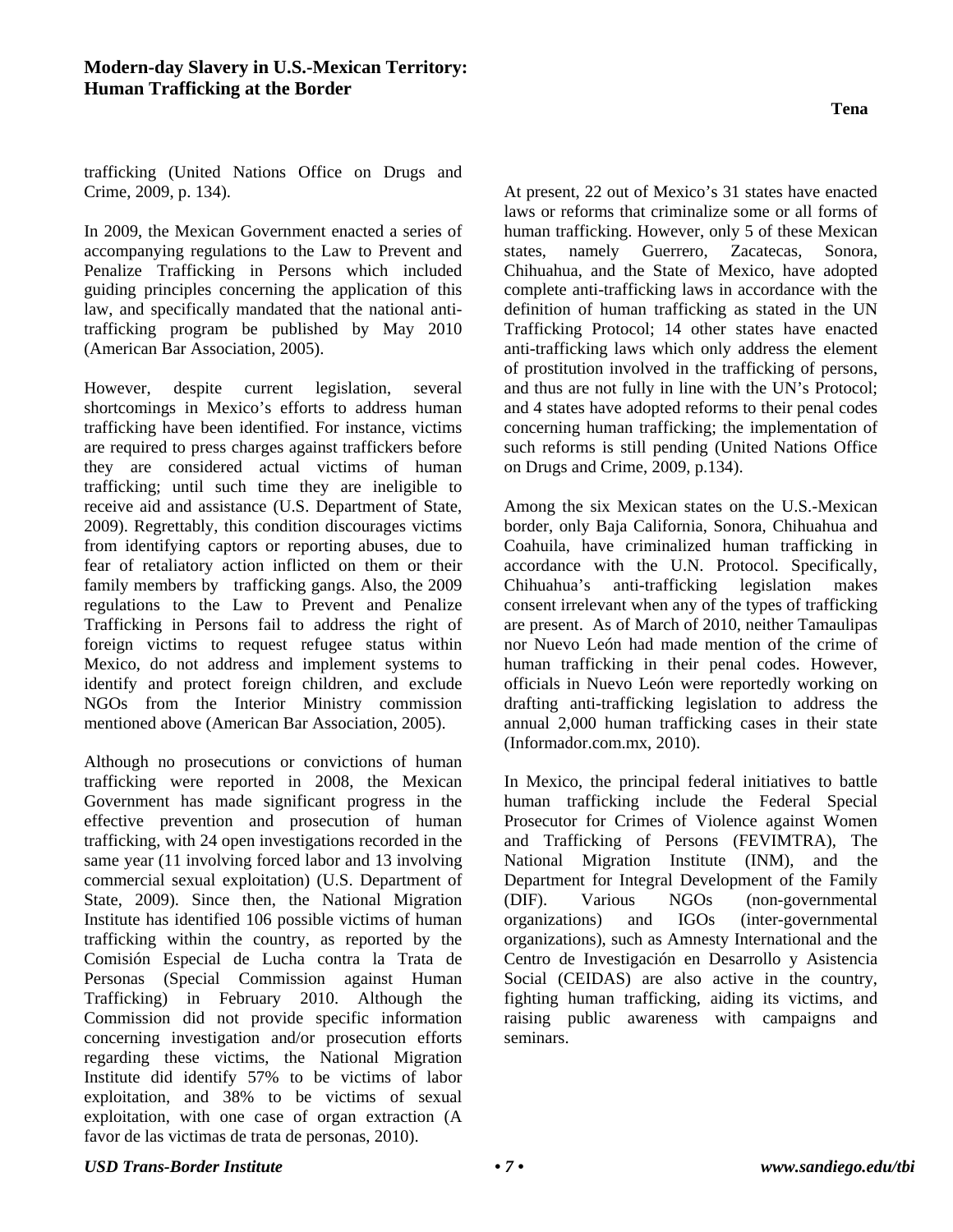## **Tena**

## **The Fight against Human Trafficking: Everyone's Battle**

Human trafficking is a rapidly expanding and

extremely complex crime to combat. The hidden nature of this horrific criminal activity is its principal strength and what makes it so difficult to successfully defeat. Indeed, the majority of human trafficking victims remain secluded in their prisons, out of sight, and thus difficult to expose. It is for this reason that official estimates are difficult to obtain, and numbers and figures are approximate but never precise. Also, due to its

*"As of March of 2010, neither Tamaulipas nor Nuevo León had made mention of the crime of human trafficking in their penal codes."*

link with other criminal activities, such as prostitution or smuggling, human trafficking may unfortunately go unnoticed before the untrained eye. For this reason, law enforcement agencies must adequately train their agents to understand the nature and scope of human trafficking, and thus recognize a case of human trafficking behind what could, in appearance, be a simple case of prostitution or smuggling. A victimcentered approach has also been acknowledged as necessary in the fight against human trafficking, as many victims are foreign nationals with little to no education and endure extreme fear and emotional paralysis from the severe abuse inflicted on them by traffickers.

In their fight against human trafficking, the Governments of both the United States and Mexico have recognized these essential needs along with the fact that, as experience has shown, cooperation with civil society, in the form of Churches and relief organizations, has maximized successful prosecutions

of traffickers and assistance to victims. Furthermore, civil society's role in combating human trafficking is fundamental, since it has a better chance of understanding street life in urban communities, while providing basic social services such as food and shelter.

As neighboring countries that share a highly volatile border with high rates of human trafficking, smuggling, and drug trafficking, Mexico and the U.S. have also acknowledged that transnational cooperation between them is essential. For this reason, in 2005 the United States and Mexico launched the OASISS bi-national program (Operation against Smugglers Initiative on Safety and Security), which has successfully aided in the prosecution of traffickers and in the dismantling of smuggling and trafficking networks (Department of Homeland Security, 2005). In 2007, the Mérida Initiative was also established to assist Mexico and Central America in battling organized crime, including their human trafficking operations (U.S. Department of State, 2009; Arizona Attorney General, 2009). Additionally, state-level initiatives along the U.S.-Mexico border continue to play a critical role in effectively tackling the complex issue of human trafficking. However, the United States and Mexico still have a long way to go in the fight against human trafficking, as both countries uncover the hidden nature and wide scope of the crime and strengthen their cooperation mechanisms so as to increase the number of prosecutions and rescued victims.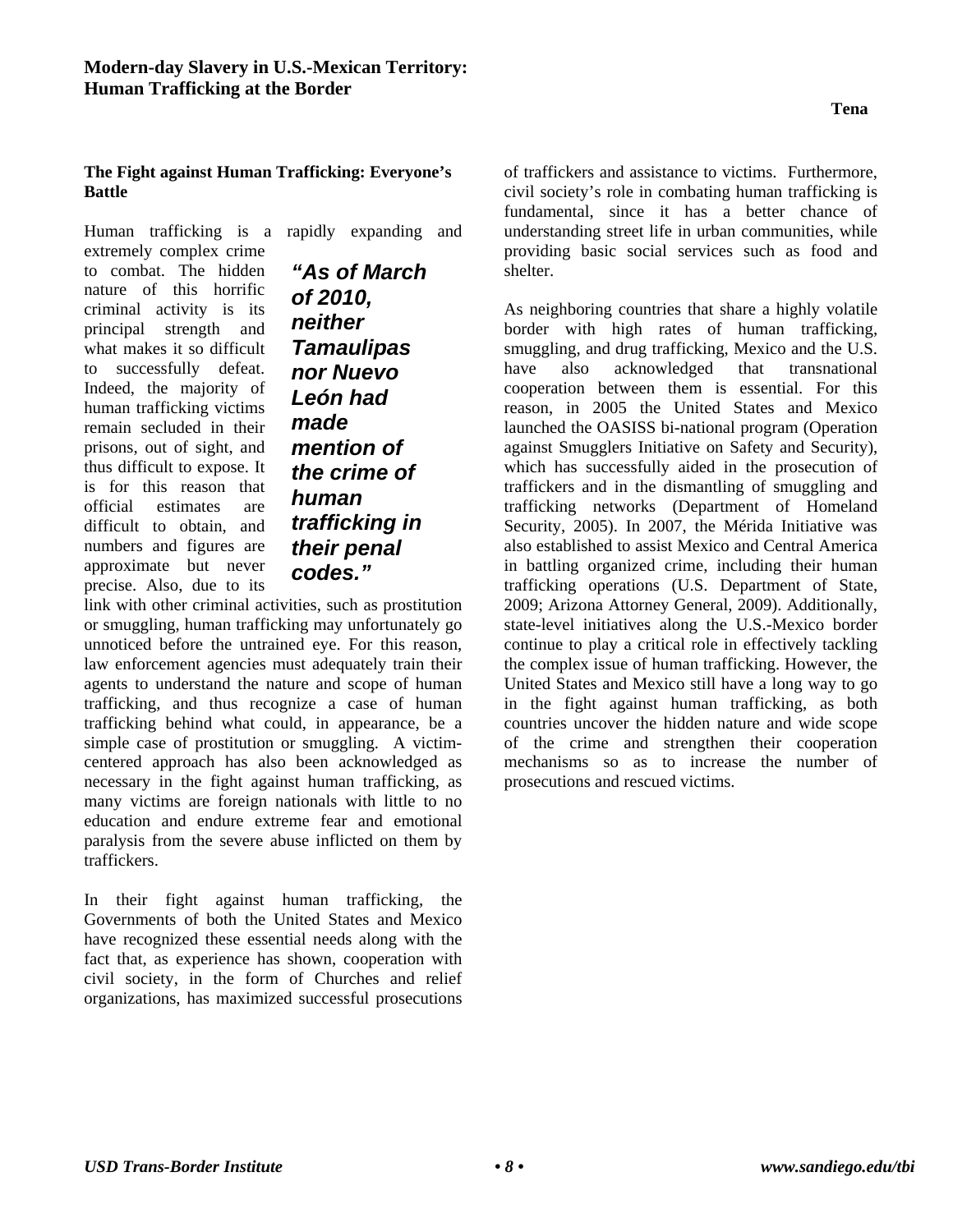### **References**

ALERT - Arizona League to End Human Trafficking. (2009). Retrieved from http://www.traffickingaz.org/

- American Bar Association, Rule of Law Initiative. (2009). *The Human Trafficking Assessment Tool Report for Mexico*. Retrieved from http://www.abanet.org
- Blog de Rosi Orozco, Diputada Federal PAN. Foro de Análisis y discusión sobre legislación penal en materia de Trata de Personas. (2010). *Vinculación entre autoridades, legisladores, académicos y sociedad civil para combatir eficazmente a la trata de personas y atender eficientemente a las víctimas*. Retrieved from http://www.blogsentrelagente.com
- California Alliance to Combat Trafficking and Slavery Task Force. (October 2007). *Human Trafficking in California*. Final Report of the California Alliance to Combat Trafficking and Slavery Task Force. Retrieved from http://www.ohs.ca.gov/pdf/Human\_Trafficking\_in\_CA-Final\_Report-2007.pdf
- Center for Women Policy Studies. (2006). *U.S. Policy Advocacy to Combat Trafficking Clearinghouse* (State laws/map of the United States). Retrieved from http://www.centerwomenpolicy.org/
- Department of Justice. (2005). *Human Trafficking Task Force Formed in Los Angeles* (Press Release No. O5-014). Retrieved from http://www.justice.gov/usao/cac/pressroom/pr2005/014.html
- Human Trafficking on the US Mexico Border. *Freedom from Fear Magazine*. Retrieved from http://www.freedomfromfearmagazine.org
- Northeastern University. (2008). *Human Trafficking Data Collection and Reporting Project* (Online Resource Center). Retrieved from http://www.humantrafficking.neu.edu/responses/federal\_human/
- Nuevo León segundo lugar en trata de personas. (2010). *Informador.com.mx.* Retrieved fromhttp://www.informador.com.mx/mexico/
- Office of the Attorney General. (2008). *The Texas Response to Human Trafficking* (Report to the 81<sup>st</sup> Legislature). Retrieved from http://www.oag.state.tx.us/AG\_Publications/pdfs/human\_trafficking.pdf
- Office of the Governor Arnold Schwarzenegger. (2008). *Governor Schwarzenegger Highlights Fight Against Human Trafficking at XXVI Annual Border Governors Conference* (Press Release GAAS: 606:08). Retrieved from http://gov.ca.gov/index.php?/text/press-release/10397/
- Philips and Associates Law Firm. *Arizona Felony and Misdemeanor Charges*. Retrieved from http://www.phillipslaw.com/arizona-felony-and-misdemeanor-defense-attorneys
- Polaris Project. (2010). *What is Human Trafficking?* Retrieved from http://www.actioncenter.polarisproject.org
- Senate Committee on Homeland Security and Governmental Affairs. (2009). *Southern Border Violence: State and Local Perspectives* (Testimony of Terry Goddard, Attorney General State of Arizona). Retrieved from http://hsgac.senate.gov/public/\_files/042009Goddard.pdf
- The Human Trafficking Project. (2010). *New Texas Law Establishes Task Force and Victim Assistance for Domestic Victims of Trafficking* (From Governor Perry's Office). Retrieved from http://traffickingproject.blogspot.com/